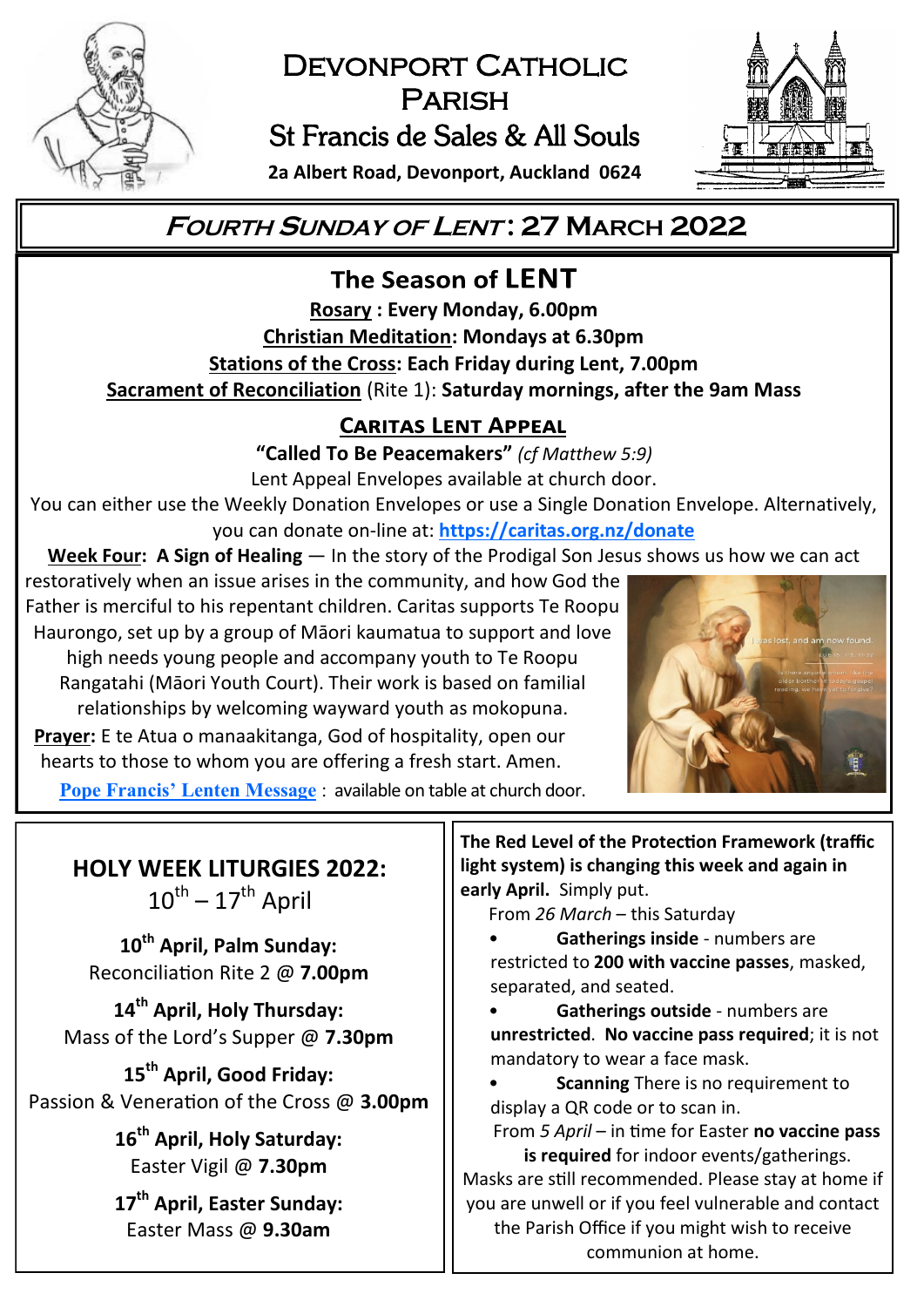Today was once called *Laetare* (rejoice) Sunday. All three readings give reasons to rejoice, and the key reason is: 'Taste and see the goodness of the Lord' — the prodigal goodness of God. Which character in today's gospel story do you most identify with?

## **Fourth Sunday of LENT**

*The Lord Who Welcomes Sinners*

**Joshua 5:9-12** The People of God keep the Passover on their entry into the Promised Land.

**Ps 34: Taste and see the goodness of the Lord.**

**2Corinthians 5:17-21** God reconciled us to himself through Christ.

**Luke 15:1-3,11-32** Your brother here was dead and has come to life.

### **Fifth Sunday of LENT**

*The Lord Who Has Wiped Out Our Past Sinfulness*

**Isaiah 43:16-21** See, I am doing a good deed, and I will give my chosen people drink.

**Ps 126: The Lord has done great things for us; we are filled with joy.**

**Philippians 3:8-14** Reproducing the pattern of his death, I have accepted the loss of everything for Christ.

**John 8:1-11** If there is one of you who has not sinned, let them be the first to throw a stone at her.

| <b>Introducers</b><br>(27 Mar)<br>(3 Apr)<br><b>Readers:</b><br>(27 Mar)<br>(3 Apr)<br><b>Communion Ministers:</b><br>(27 Mar)<br>(3 Apr)                                                                                                                                                                                                                                                                    | Sat<br>Sat<br>Sat<br>Sat<br>Sat<br>Sat | Kath Petrie<br>Clive Sinclair<br>Shaun Erasmuson<br>Steve Burke<br>Lisa Mannion<br><b>Eileen Pearce</b>                                                                                                                                                                                                                                                                                                                                                                                                                         | Judith Priddy |                   | <b>Sun</b><br><b>Sun</b> | Sun Karen Rawlinson<br>Sun Anne Gibson<br>Robert Mannion Sun Anne Gibson<br><b>Sun</b> Gerard Dobbs<br>Flo Sapa'au<br>Gabrielle Gill | Nevil Gibson<br>Vanessa Baldey                                                                                                                                                                                                                                                                                                                                                             |
|--------------------------------------------------------------------------------------------------------------------------------------------------------------------------------------------------------------------------------------------------------------------------------------------------------------------------------------------------------------------------------------------------------------|----------------------------------------|---------------------------------------------------------------------------------------------------------------------------------------------------------------------------------------------------------------------------------------------------------------------------------------------------------------------------------------------------------------------------------------------------------------------------------------------------------------------------------------------------------------------------------|---------------|-------------------|--------------------------|--------------------------------------------------------------------------------------------------------------------------------------|--------------------------------------------------------------------------------------------------------------------------------------------------------------------------------------------------------------------------------------------------------------------------------------------------------------------------------------------------------------------------------------------|
| All at 7.00pm<br>Tues 29 March<br>Thurs 31 Mar<br>Tues 5 April<br>Thurs 7 April<br>Friday 8 April<br>Sunday 10 April                                                                                                                                                                                                                                                                                         |                                        | <b>LENTEN RECONCILIATION: RITE 2</b><br>(Local Parishes)<br>Orewa<br>Beach Haven<br>East Coast Bays<br>Northcote<br>Takapuna<br><b>Devonport</b>                                                                                                                                                                                                                                                                                                                                                                                |               | ******<br>******* |                          | Flowers). Thank you.                                                                                                                 | ******************************<br><b>EASTER FLOWERS — Donations please.</b> **<br>Parishioners are invited to contribute towards **<br>the cost of fresh flowers for our Holy Week Altar **<br>********<br>of Repose and the Easter Altar. Please place<br>donations in basket at church door or direct<br>credit to: Parish a/c 020100 0120958 16 (Ref:<br>****************************** |
| <b>NZ Catholic</b><br>Link issue online: 27 March - 9 April<br><b>NZCatholic</b><br>Copies are also available at the<br><b>New to Seminary</b><br>back of th4e church \$4 each.<br>Some headlines: College name<br>changed after inquiry. Three first<br>year students at seminary. Defeat<br>of anti-life mentality needed for<br>peace. Major reform of the Roman Curia. Or visit<br>www.nzcatholic.org.nz |                                        | <b>Planned Giving Envelopes</b><br>Envelopes for April 2022– March 2023 are available,<br>this week at the back of the church. Please call the<br>Parish Office if you need these dropped to your<br>home. Donation Receipts will be emailed out after 1<br>April 2022. If you wish to change or start an<br>Automatic Payment for your donations please<br>donate in the Parish Account 02-0100-0120958-16<br>and use your name and the word donation as a<br>reference. If you need help please contact the<br>Parish Office. |               |                   |                          |                                                                                                                                      |                                                                                                                                                                                                                                                                                                                                                                                            |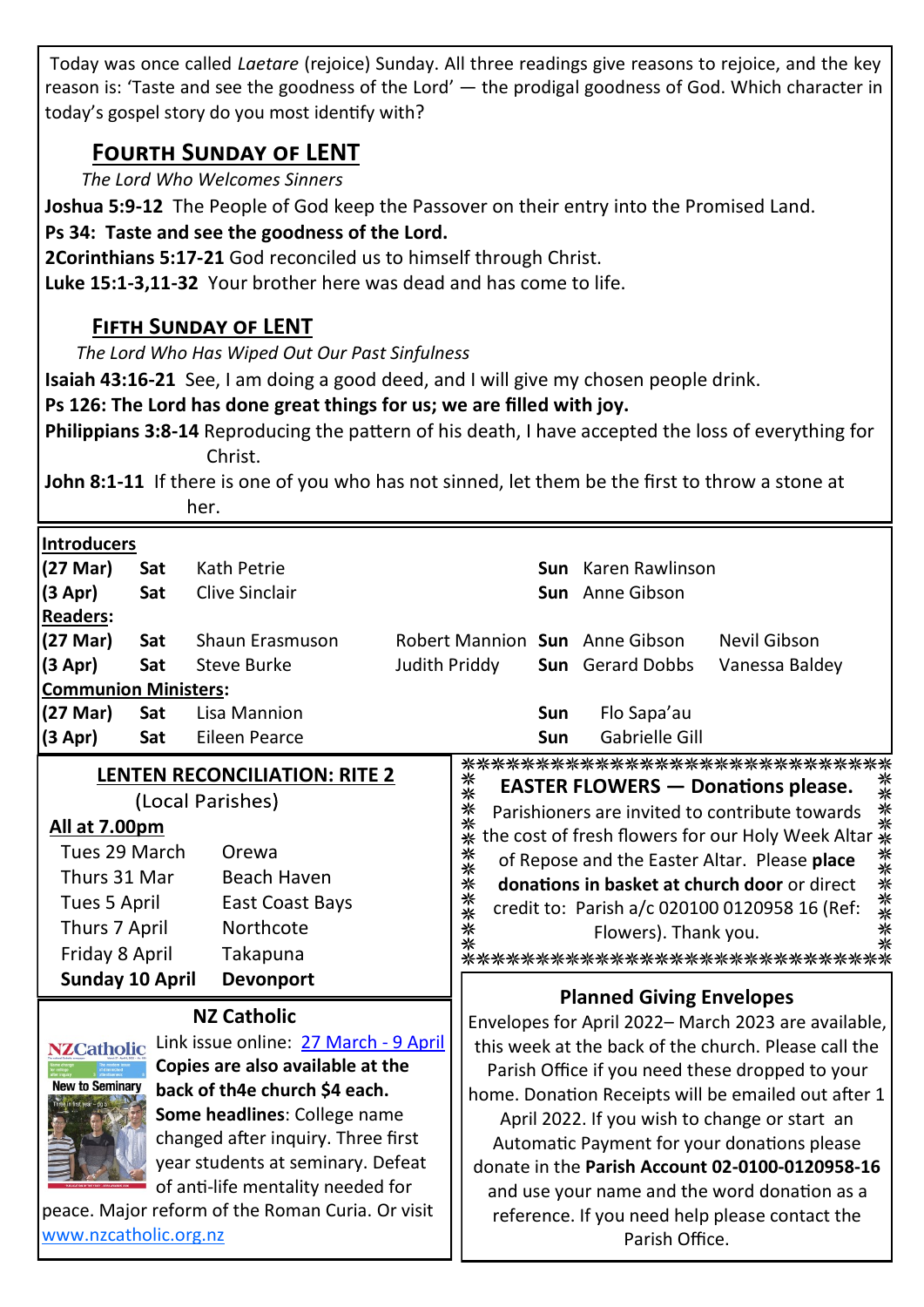#### **Diocese Notices**

**Open Synod Session** Come have your say. The Church really wants to hear your voice. Join a Synod listening group (online).

Thursday 31 March 7.00pm Tuesday 4 April 10.00am Thursday 5 April 7.00pm Register here: [www.aucklandcatholic.org.nz/open](https://www.aucklandcatholic.org.nz/open-synod-sessions/)-synod-sessions/

**Annual Liturgy Resources On Sale**- many items at cost price. Check [form.jotform.co/93346356565870](https://form.jotform.co/93346356565870) to order or email [tinac@cda.org.nz](mailto:tinac@cda.org.nz)

#### **'Thriving, not just surviving' with Fr John Adams, and Cathy Kennedy (Alpha in a Catholic**

**Context)** Practical steps on how to unleash the potential of your parish.

Tuesday 29th March - 8.30pm Register: [https://](https://divinerenovation.tfaforms.net/f/Thriving-not-just-Surviving) [divinerenovation.tfaforms.net/f/Thriving](https://divinerenovation.tfaforms.net/f/Thriving-not-just-Surviving)-not-just-**[Surviving](https://divinerenovation.tfaforms.net/f/Thriving-not-just-Surviving)** 

**Auckland Inter-Faith Council** Sunday 27th March, 2pm Online Event: Let's Pray for Peace, Peace for Ukraine, Peace for Europe & Peace for Everywhere

Representatives from the various faith communities of Aotearoa-New Zealand leading us in prayers and readings. This is a National Interfaith gathering. Join Zoom Meeting at this [zoom link](https://us02web.zoom.us/j/81952156537?pwd=NFFPZTAwdWEwRlRSOTlCRDkwbFlFQT09) Meeting ID: 819 5215 6537 Passcode: 098946

#### **Upcoming Retreats & Events at St Francis Retreat Centre**

**Time Out Days** – For those who see a day retreat - 9:30am – 2:30pm (\$30 includes lunch)Tue 20 Apr | Tue 25 May | Mon 21 Jun

**24Hr Quietude Retreats** – For those who seek a short retreat – Fri 7pm – Sat 7pm (\$120pp includes accommodation + food)

1 - 2 Apr | 15 - 16 Jul | 16 - 17 Sep | 18 - 19 Nov: For bookings: Tel: 09 625 6651 or email [www.stfrancisretreatcentre.org.nz](http://www.stfrancisretreatcentre.org.nz)

#### **Scholarship Medical Students -The Walter Francis Darby Trust Scholarship**

If you are a  $4^{th}$  or  $5^{th}$  year medical student in 2022. are an active Catholic and normally reside within the Auckland Diocese you may be eligible for the Walter Francis Darby Trust Scholarship. For more information contact Randall Ramos, Catholic Diocese of Auckland – [randallr@cda.org.nz](mailto:randallr@cda.org.nz)



St Leo's Catholic School Kindness | Confidence | Integrity | Excellence

Kia ora koutou and a warm St Leo's greeting to you all

I write this with the news the settings we are operating under will be shifting in early April. It will be great if we can add to the opportunities for

children by a return to activities with students from other schools. Those opportunities add to children's confidence, socialisation and development of a sense of community. We also look forward, as I am sure you do,



to more people feeling safe enough to make a return to the church pews.

Confidence to gather has taken a big hit in the last two years; where once we looked on large gatherings as a special and often joyous occasion, now we view them as a heightened risk. Strange times.

As people of God, we are called to be out in the world, not to hide away from it. With the help of good science and sensible policies, may a return to outreach, engagement and evangelisation be ahead of us. May our children once more connect with others freely and safely.

God bless you all David Tennent Acting Principal

#### **School Attendance Dues Financial Assistance.**

Financial assistance is available to assist families who may need financial support with the payment of Attendance Dues for preference students attending both primary and secondary Catholic schools in the Auckland Diocese. Families facing financial difficulties can contact their school office, their Parish Priest or the ACFL Operations Manager on 09-360-3069 at the Catholic Diocese of Auckland for further information. Application forms for this assistance are available from school and parish offices, or can be downloaded from the Catholic Diocese of Auckland Website: [https://](https://www.aucklandcatholic.org.nz/catholic-schools-2/) [www.aucklandcatholic.org.nz/catholic](https://www.aucklandcatholic.org.nz/catholic-schools-2/)-schools-2/